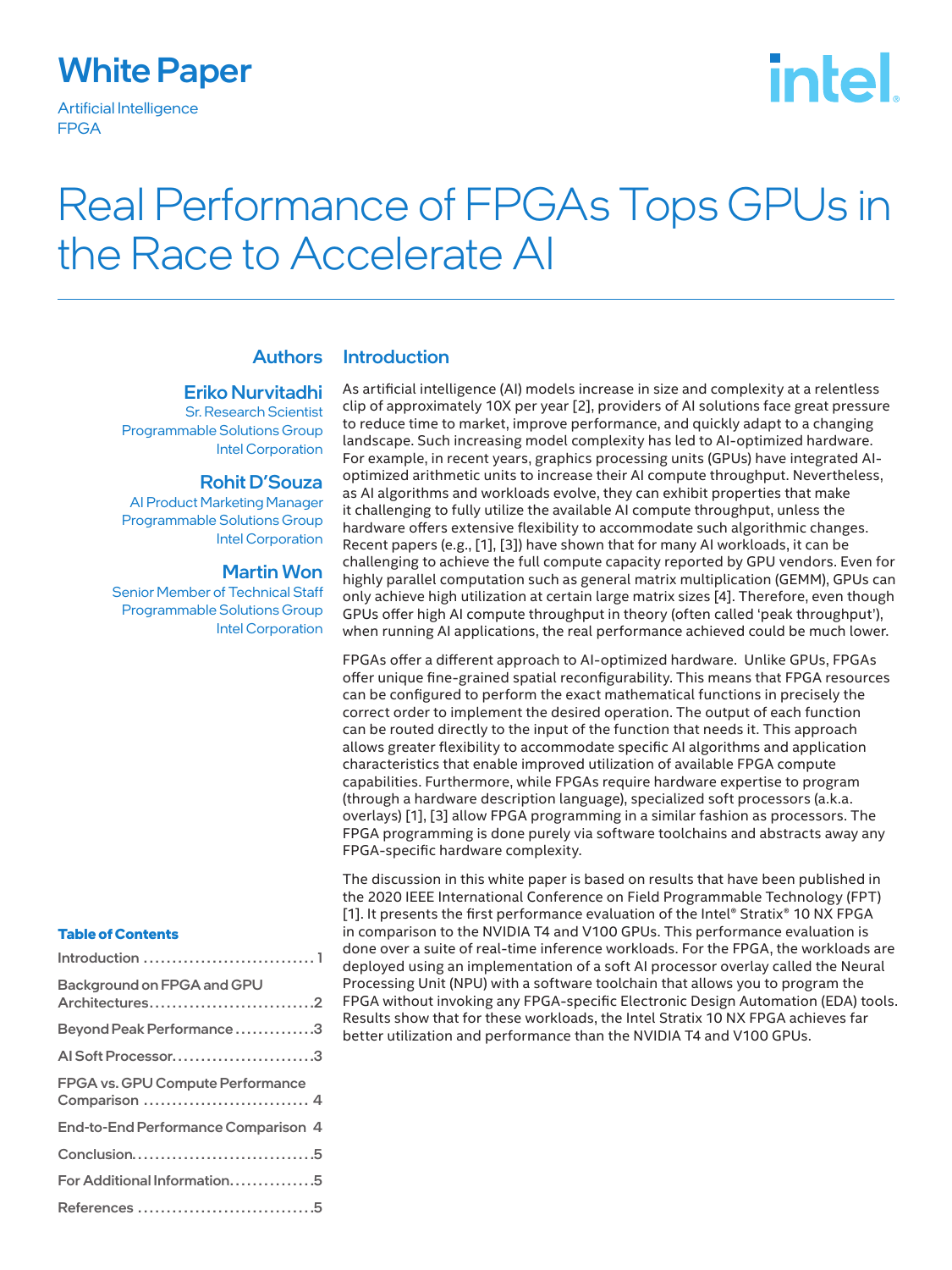#### Background on FPGA and GPU Architectures

In 2020, Intel announced its first AI-optimized FPGAs, the Intel Stratix 10 NX devices. The Intel Stratix 10 NX FPGA includes AI Tensor Blocks, which enable the FPGA to deliver up to 143 INT8 and 286 INT4 peak AI compute TOPS or 143 Block Floating Point 16 (BFP16) and 286 Block Floating Point 12 (BFP12) TFLOPS [2]. Recent publications (e.g., [6] [7]) have shown that Block Floating Point precision provides greater accuracy and lower cost for many AI workloads. Similarly, NVIDIA GPUs offer Tensor Cores. But GPU Tensor Cores and FPGA AI Tensor Blocks are very different from an architecture perspective as illustrated in Figures 1 and 2. A few key differences are described in this section, since understanding the basic architectural variances can help provide valuable context and background for the results discussed later in this white paper.



#### **Figure 1.** Both GPUs and FPGAs have Tensor Cores. But FPGAs have soft logic that can be woven in and out of the data flow [5]



**Figure 2.** (Left) GPU data is read from the memory system processed by the Tensor Core and written back to the memory system. (Right) FPGA data can be read from memory, but data flow can be arranged to one or more Tensor Cores in parallel. The output can be consumed by any number of Tensor Cores with minimal transfer overhead. Data can be written back to memory or routed anywhere else [5].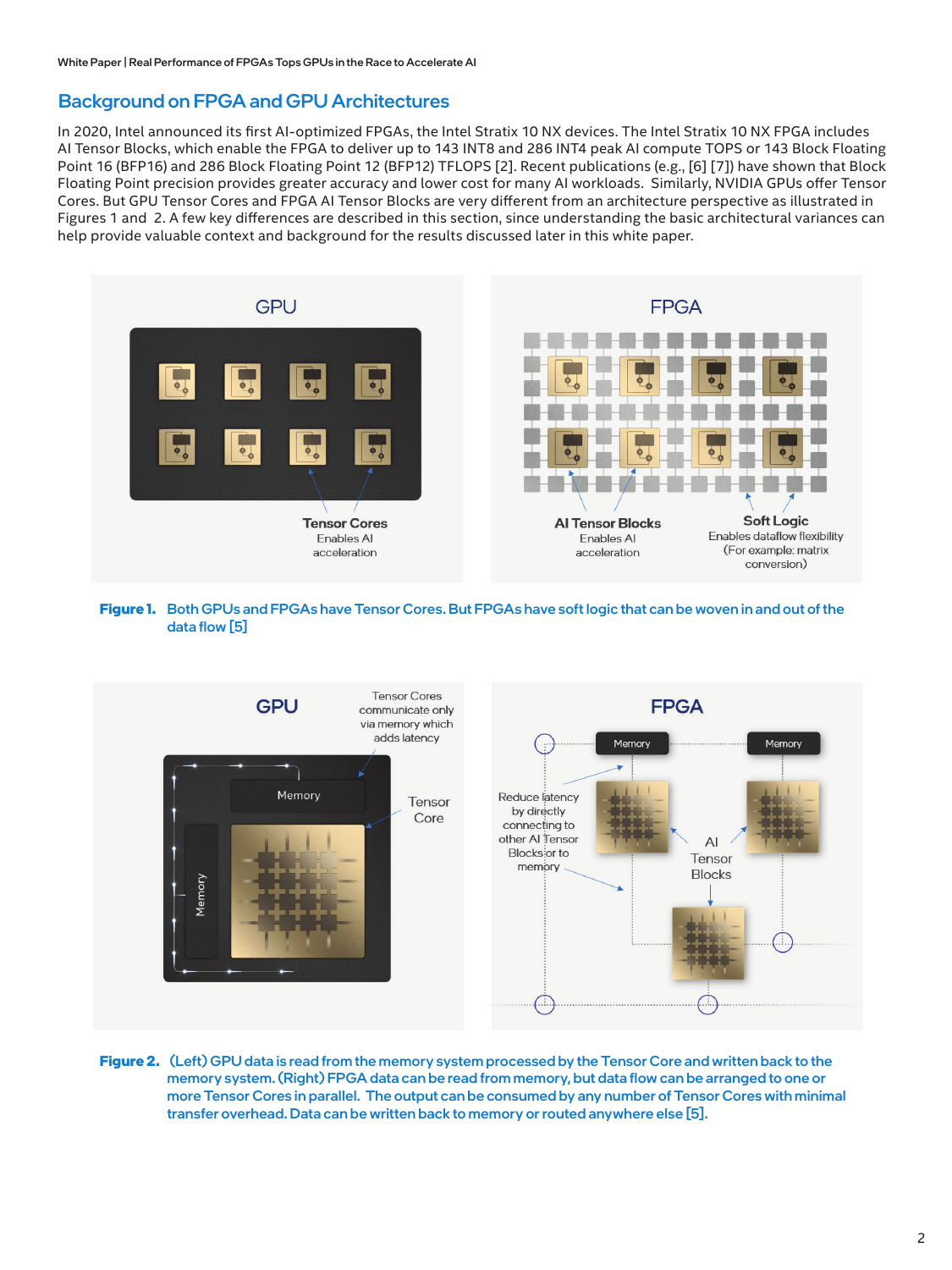**Communication efficiency**: GPU Tensor Cores communicate via memory systems and do not have direct connections among them. On the other hand, FPGA AI Tensor Blocks can be directly connected to each other using the flexible FPGA spatial fabric providing options to scale optimized compute resources that are not available in GPUs (see Figures 1 and 2). Thus, FPGAs provide efficient data coordination across tensor units.

**Consolidation of results:** The partial result of each tensor unit often needs to be combined to form the final output, such as concatenating or reducing output matrix blocks produced by multiple tensor units to arrive at a final output matrix. In GPUs, Tensor Core outputs must be synchronized and combined via the memory system that can introduce latency. In FPGAs, the fabric can directly gather the results in a way optimized for the target computation. The direct links across the FPGA AI Tensor Blocks can also be used to improve efficiency further (see Figures 1 and 2). All of this can happen on-chip with optimized number of cycles.

**Consumption of results:** Outputs of tensor units are often consumed by the next part of the application such as an activation function. In GPUs, consolidated tensor results must be stored in memory system (hierarchy of on-chip and offchip memories). Additionally, due to synchronization that was done during the tensor operation, the GPU core pipelines may need to ramp-up to execute the next part of the application that takes the tensor results as its inputs. These delays and inefficiencies can be avoided in FPGAs since their finegrained nature enables the next part of the application to be implemented in the fabric to directly receive the tensor result.

Sharing across tensor units: In AI computation, input tensors may be shared across multiple tensor units. In GPUs, this sharing is inefficient because no direct broadcast path is available across multiple Tensor Cores. Inputs are first loaded into a local register file via the memory system before a Tensor Core can access it. In FPGAs, a "broadcast network" can be implemented in the fabric, and the direct link across a set of Tensor Blocks also facilitate input broadcast.

**Matrix conversion:** GPU Tensor Cores operate on a specific, predefined matrix layout. Hence, if a different matrix layout is required by the target application, it must first be converted into the predefined layout present in the GPU. The overheads for conversion could be non-trivial as it can require multiple read/write operations to the memory subsystem. For example, the GPU may need to read data from memory, shuffle some bytes, write back to memory and repeat for the subsequent blocks until the new format is ready. Then the GPU reads the new matrix format from memory, does computation and then writes the result back to memory.

In FPGAs, any needed matrix format conversion logic can be implemented efficiently in-line on the FPGA fabric by programming the soft logic to convert from the desired input matrix format into vectors that go into the AI Tensor Blocks. This method greatly reduces the latency.

**Programming flow:** GPUs can be programmed via software application programming interfaces (APIs) and libraries. But FPGAs offer multiple options. Using conventional FPGA developer flows, AI-optimized FPGAs can be programmed at cycle- and bit-level via register transfer level (RTL). Additionally, there are FPGA developer flows that offer higher levels of abstraction and software programmability. A soft processor overlay is one such example that we will discuss briefly later in this white paper, but more details can be found in [1].

#### Beyond Peak Performance

The introduction of tensor compute in AI-optimized hardware has given rise to peak TOPS as a key metric when comparing acceleration solutions. However, peak TOPs metrics can be misleading, as these levels of performance can only be attained when tensor compute is utilized 100%. This is not the case in real applications. Utilization of tensor compute is typically affected by – (1) mapping of a workload to available tensor compute units; (2) end-to-end system-level overheads of bringing the data in/out of the hardware. The work presented in [1] studies the actual achievable performance of AI-optimized FPGAs and GPUs through evaluation of both compute and system-level performance on key AI workloads.

#### AI Soft Processor

Intel researchers have developed an AI soft processor called the Neural Processing Unit (NPU). This AI soft processor is designed for low-latency, low-batch inference. It maintains model persistence by keeping all model-weights on one or multiple connected FPGAs to improve latency.

As shown in Figure 3, a complete NPU software toolchain has been implemented. The toolchain allows an application developer to write NPU programs in a higher-level programming language such as Python. This approach abstracts away the FPGA hardware complexity and allows an application developer to rapidly experiment with various AI models [1]. Low level details of the NPU architecture and the software toolchain are outside the scope of this white paper and are described in [1].



**Figure 3.** High-level overview of the NPU overlay architecture and the front-end tool chain for programming the NPU soft processor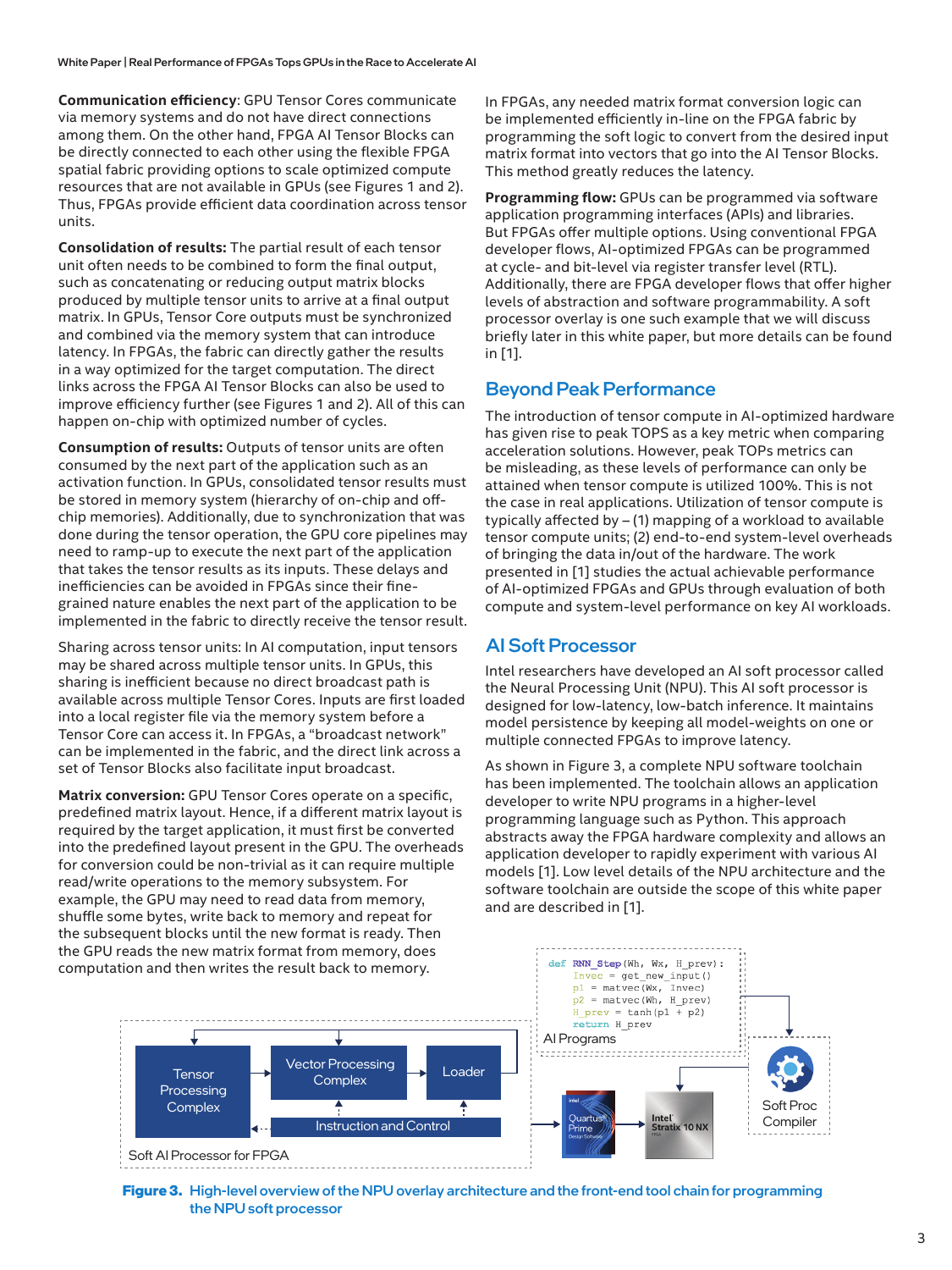#### White Paper | Real Performance of FPGAs Tops GPUs in the Race to Accelerate AI



**Figure 4.** Performance of NVIDIA V100 and NVIDIA T4 vs. NPU on the Intel Stratix 10 NX FPGA at various batch sizes. Dashed lines show NPU performance for batch sizes divisible by 6 [1].

#### FPGA vs. GPU Compute Performance **Comparison**

The key area of focus in this study is the compute performance. Figure 4 compares the performance of the NPU on the Intel Stratix 10 NX FPGA to the NVIDIA T4 and V100 GPUs across a wide range of deep learning workloads including Multilayer Perceptron (MLP), General Matrix Vector Multiplication (GEMV), Recurrent Neural Network (RNN), Long Short-Term Memory (LSTM), and Gated Recurrent Unit (GRU). GEMV and MLP are specified by their matrix sizes, while RNNs, LSTMs, and GRUs are specified with their sizes and number of time steps. For example, LSTM-1024-16 workload describes an LSTM with 1024x1024 matrices and 16 time steps.

As shown in Figure 4, the Intel Stratix 10 NX FPGA implementing an NPU delivers significantly higher TOPS performance than both GPUs for batch sizes of 3 and 6, and similar or better TOPS up to batch sizes of 32. The best speedup is achieved at batch size 6 that the NPU is optimized for, where the Intel Stratix 10 NX device shows approximately 24X better performance compared to the NVIDIA T4, and 12X better performance compared to the NVIDIA V100. Even at batch size 3, where the Intel NPU is only 50% utilized, the Intel Stratix 10 NX FPGA displays approximately 22X and 9X average performance advantage over NVIDIA T4 and NVIDIA V100 GPUs respectively. For batch sizes divisible by 6, as shown by dotted lines in Figure 4, the Intel NPU is fully utilized to achieve 100% efficiency. At medium batch size of 32, the Intel Stratix 10 NX FPGA has better performance than the NVIDIA T4 and comparable performance to the much larger NVIDIA V100. The bottom right histogram summarizes the geometric mean (geomean) speedups of all studied workloads relative to the NVIDIA T4 performance at various batch sizes.

In Figure 4, the top right histogram shows the geomean utilization of the Intel NPU compared to both NVIDIA T4 and NVIDIA V100 GPUs at all the studied batch sizes. The Intel NPU achieves a geomean utilization of 37.1% at batch size 6 compared to 1.5% and 3% for the NVIDIA T4 and NVIDIA V100, respectively. FPGAs achieve significantly higher utilization of their compute resources compared to GPUs due to architectural differences described earlier in this paper. These differences enable FPGAs to apply their compute resources much more efficiently than GPUs, which result in much higher performance in real-world applications.

It is abundantly clear from these results that Intel Stratix 10 NX FPGAs can not only achieve an order of magnitude better performance than GPUs at low-batch real-time inference, but also compete effectively with high-batch inference.

#### End-to-End Performance Comparison

Results published in [1] highlight another key value proposition of the Intel Stratix 10 NX FPGA, end-to-end performance on Recurrent Neural Network (RNN) workloads for short and long sequences. Figure 5 shows systemlevel execution time of RNN workloads at batch size 6 and sequence lengths of 8 and 256. After accounting for system overheads (e.g. data transfers in and out of the device, and initialization), the Intel FPGA system achieves 16X-19X higher performance than the NVIDIA T4 GPU and 15X-25X higher performance than the NVIDIA V100 GPU for short sequences. Additionally, for long sequences, the Intel Stratix 10 NX FPGA system achieves 11X-16X higher performance than the NVIDIA T4 GPU and 5X-6X higher performance than the NVIDIA V100 GPU. This is because FPGA's finer grained programmability allows efficient overlapping of compute with data transfers and reduces initialization overhead [1].



**Figure 4.** System-level execution time of RNN workloads for short and long sequences (lower is better) [1]

The Intel Stratix 10 NX FPGA delivers much better end-toend performance numbers due to its architectural differences and flexible programming model. It does not suffer from the same overheads that GPUs have.